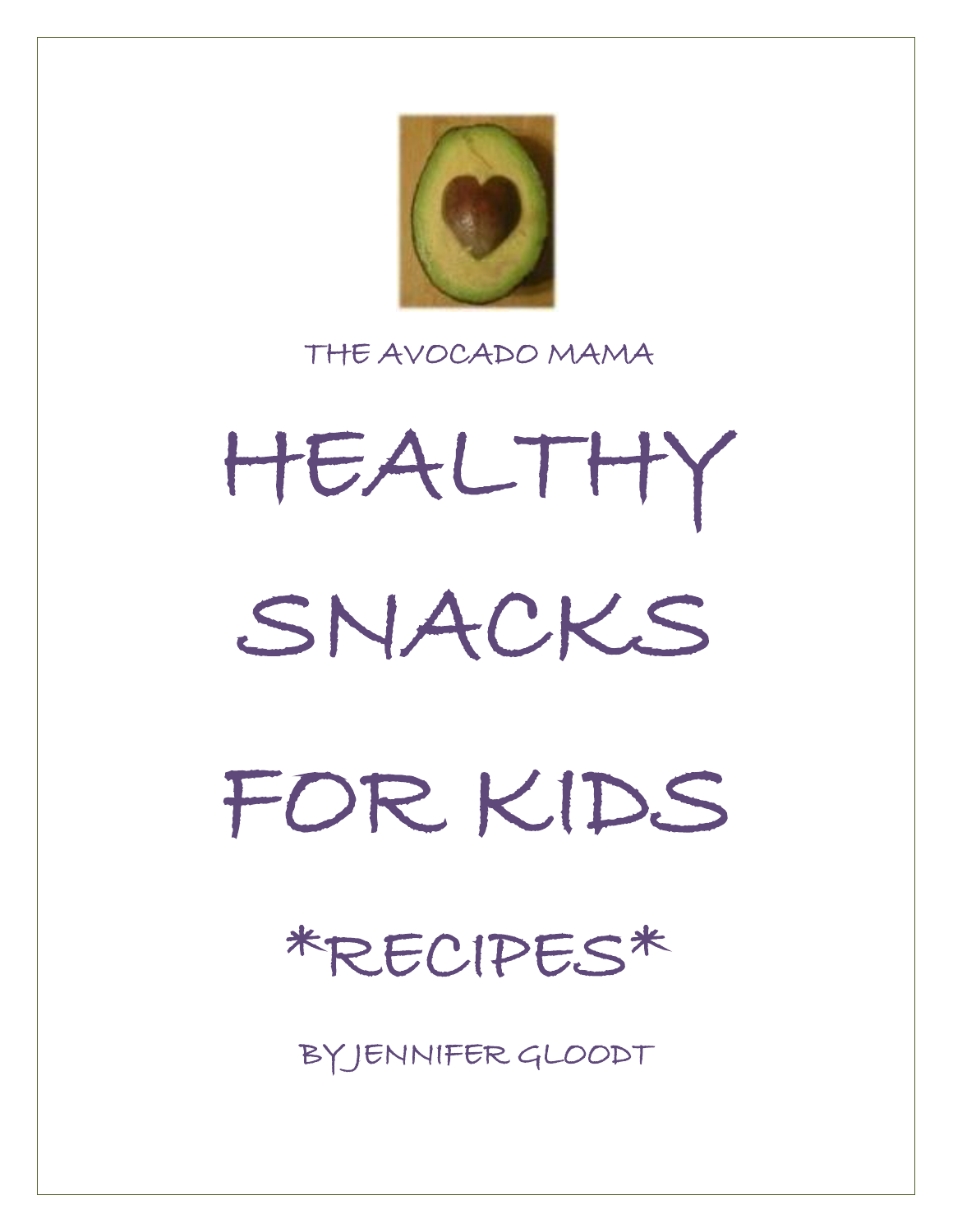## GUACAMOLE

Serves 2-3

Ingredients:

2 ripe avocados

1 small garlic clove, crushed

Juice from ½ lemon

Optional: diced tomatoes, diced onion, chopped cilantro, sea salt (you may omit the garlic if your child prefers a milder flavor)

Serve with chopped vegetables of choice- Peeled and sliced cucumber, carrot sticks, celery, red pepper, cherry tomatoes…

Directions:

Slice avocado and remove pit.

Mash avocado in a small bowl with a fork or avocado masher.

Crush garlic and squeeze lemon juice onto avocado.

Add any of the optional ingredients.

Mix gently and serve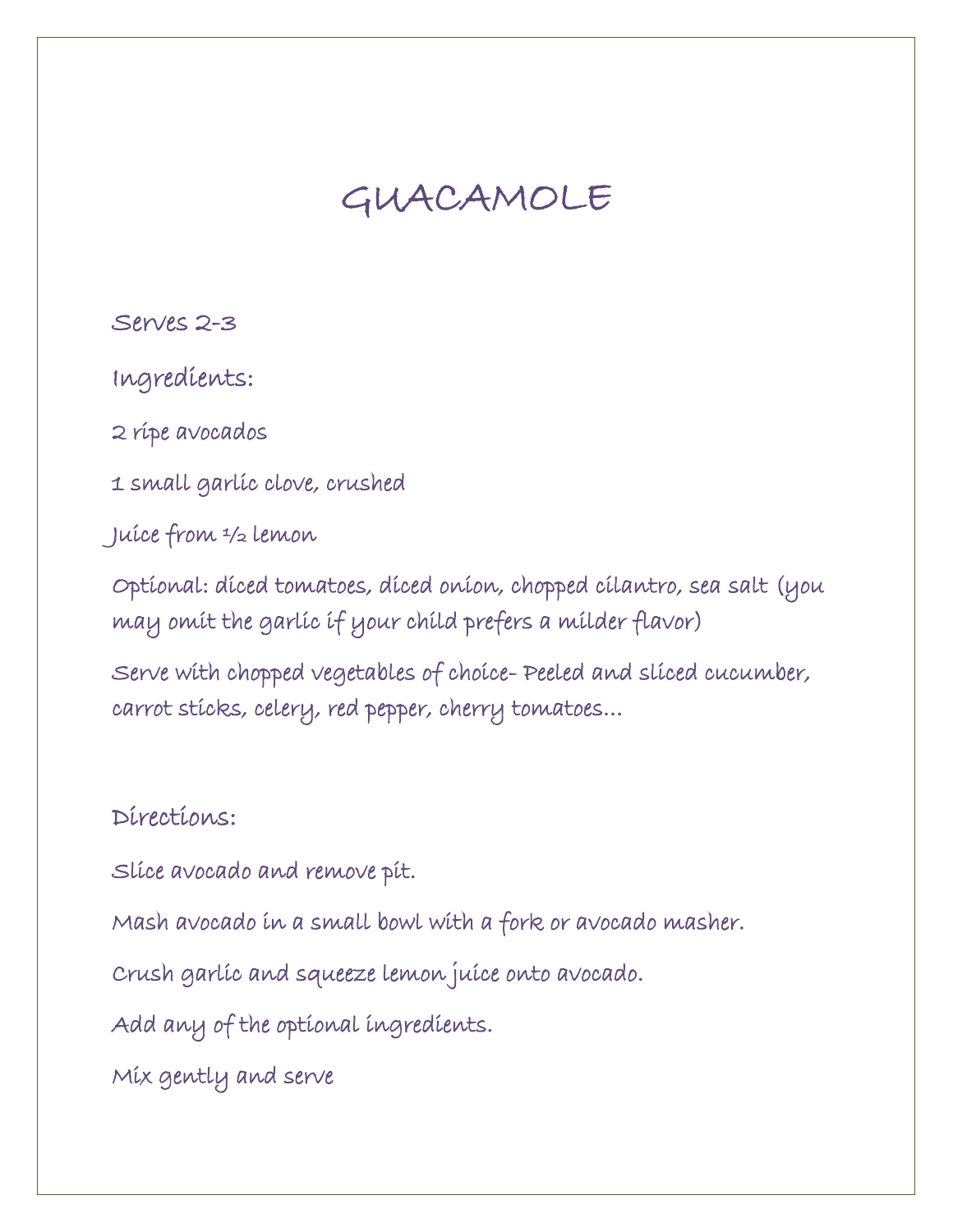## FRUIT WITH NUT DIP

### Ingredients:

Apple slices and/or strawberries, halved or quartered Almond butter , peanut butter, or sunflower seed butter Sweetener: dates (soaked), maple syrup, or coconut nectar Water

### Directions:

Combine nut butter, sweetener, and small amount of water to thin. Stir with spoon or fork.

Serve with fruit for dipping.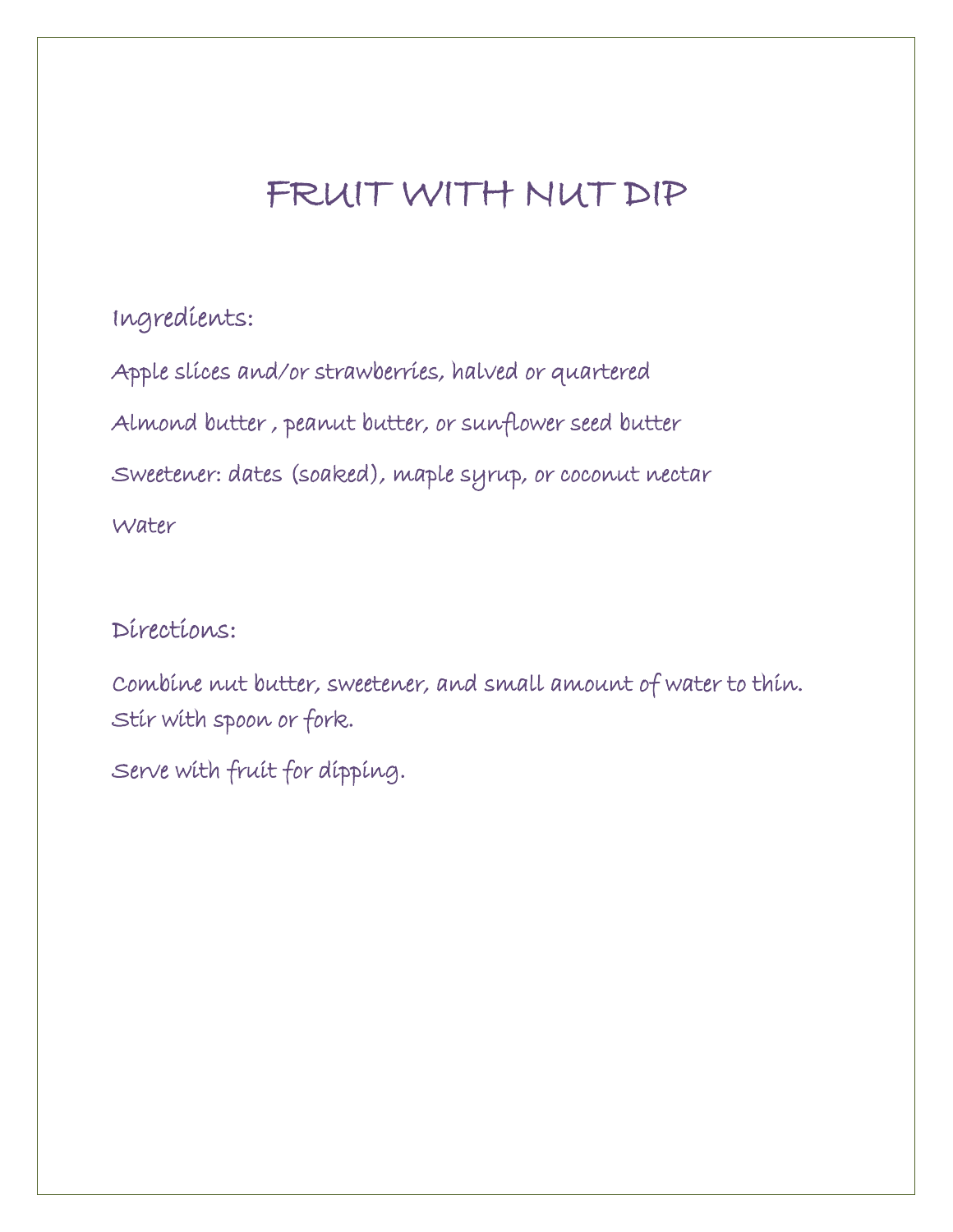## BANANA ICE CREAM

#### Ingredients

#### Bananas, ripe

Optional ingredients: carob powder or unsweetened cocoa powder, other frozen fruit- peaches, berries, pineapple…

### Directions

Peel bananas, break into two or three pieces, and place in a freezer bag or covered baking dish.

#### Freeze overnight.

After freezing, remove from freezer, and let bananas sit for 5-10 minutes.

Place bananas in food processor or slow juicer fitted with a blank homogenizing plate. Process until smooth.

Serve as is, or add optional ingredients. If using other frozen fruit, add along with bananas before processing. You may also sprinkle frozen or fresh berries and nuts or hemp seeds on top of the banana ice cream before serving.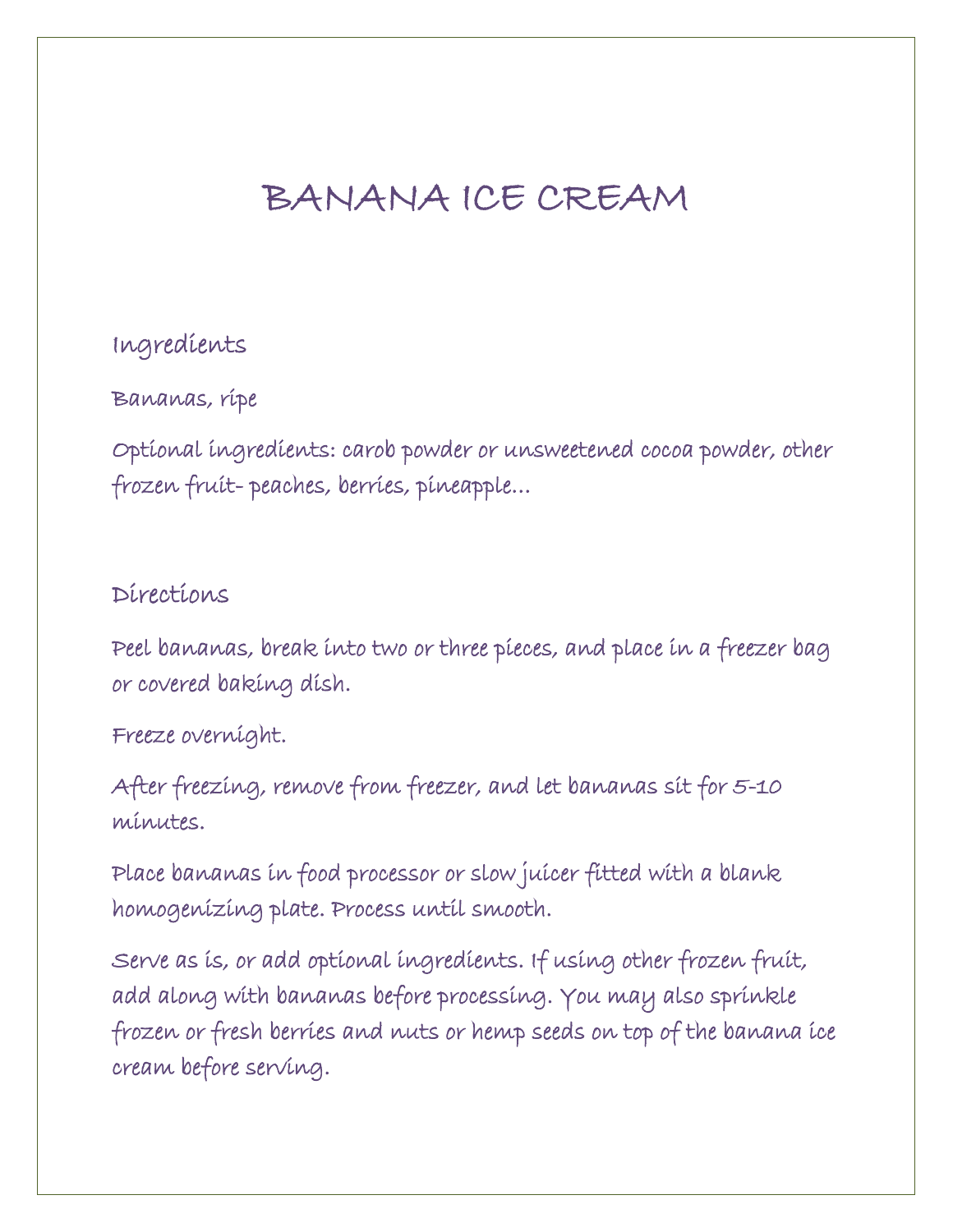# DATE NUT BITES

6-12 Servings

Ingredients

2 cups nuts- Almonds, walnuts, cashews and sunflower seeds

6-8 soft Medjool dates (or 3-4 coconut-date rolls)

Directions

Grind nuts and seeds in coffee grinder or high-speed blender. Walnuts are easier to break down by placing in a Ziploc bag, and crushing with a wooden spoon.

Knead the dates into the nut mixture, and form mixture into bite-size balls.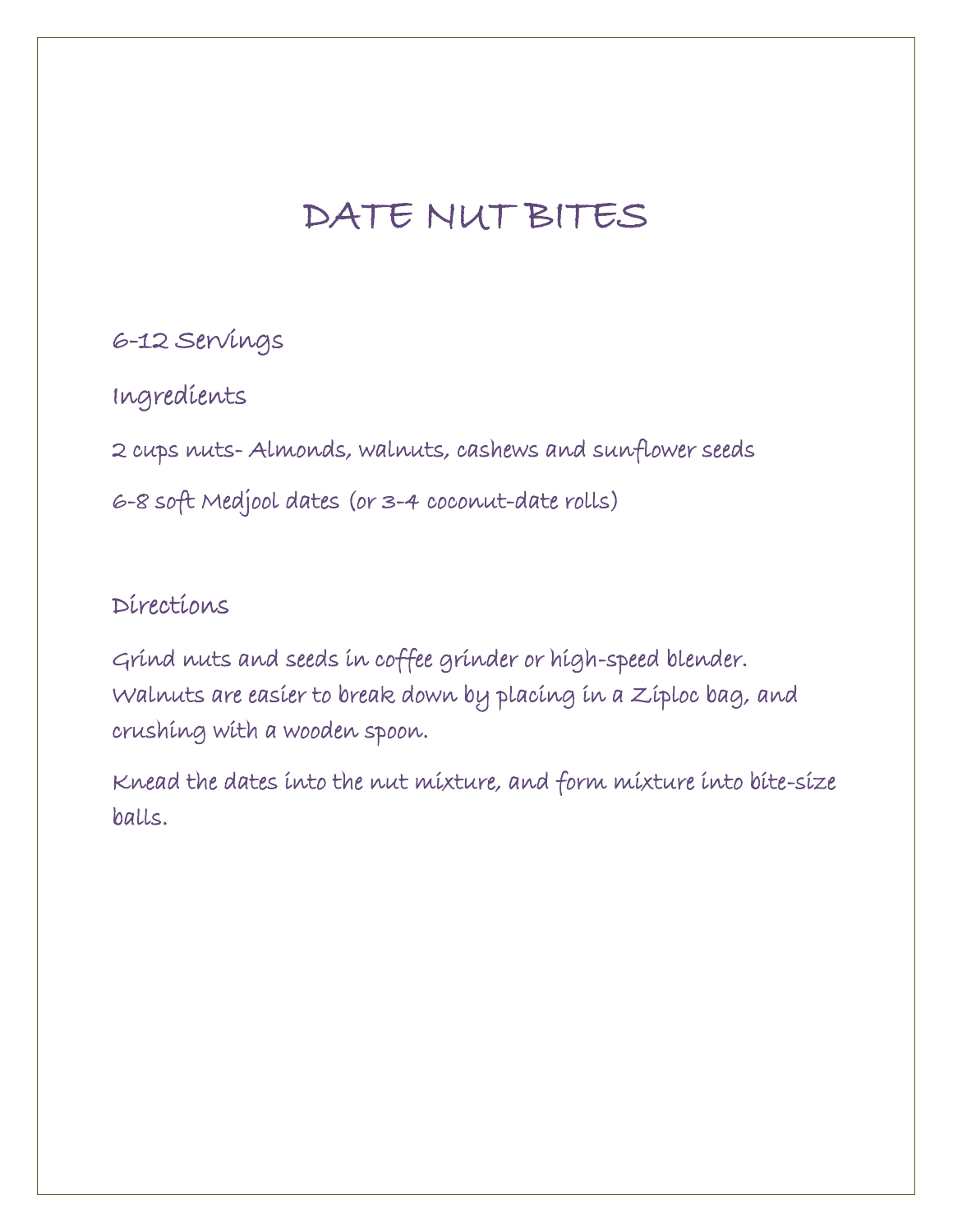## HUMMUS

Ingredients

4 cups cooked garbanzo beans (or 2 cans, drained and rinsed)

1 clove garlic, peeled

½ cup lemon juice

 $1/4 - 1/2$  cup water

4 Tbsp tahini

1 tsp cumin

Dash of cayenne pepper, optional

### Directions

In a food processor fitted with the s-blade, grind garbanzo beans and garlic. Scrape down sides of bowl until mostly ground. Add lemon juice and water with machine running. Scrape sides of bowl if necessary. Add tahini, cumin, and cayenne pepper, if using, and process until smooth.

Serve with sliced vegetables- carrots, celery, cherry tomatoes, cucumbers, peapods, peppers…

You may also spread hummus onto a tortilla, add sliced vegetables, and roll up for a tasty wrap!